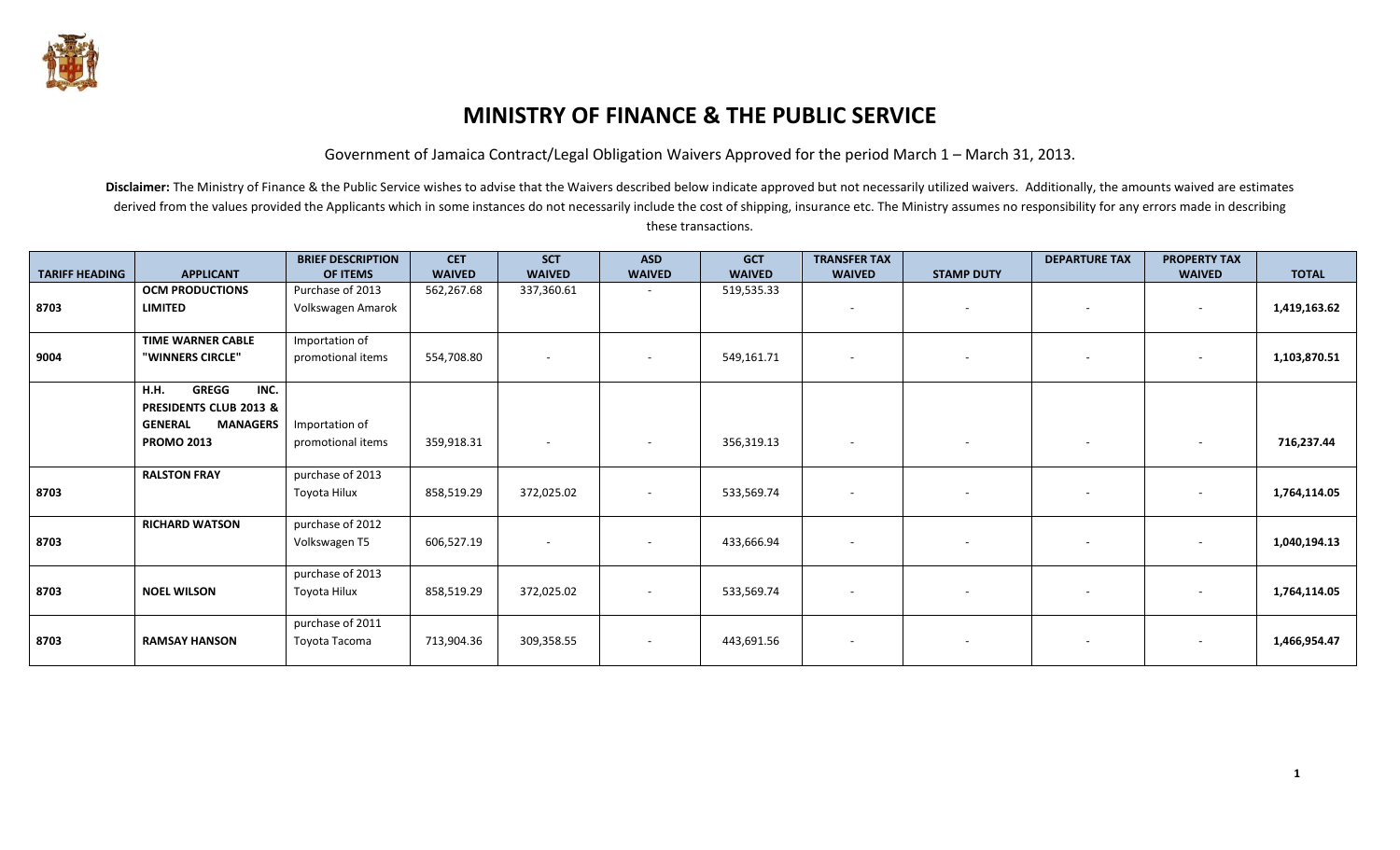

|                       |                              | <b>BRIEF DESCRIPTION</b> | <b>CET</b>               | <b>SCT</b>    | <b>ASD</b>               | <b>GCT</b>               | <b>TRANSFER TAX</b>      |                          | <b>DEPARTURE TAX</b> | <b>PROPERTY TAX</b> |              |
|-----------------------|------------------------------|--------------------------|--------------------------|---------------|--------------------------|--------------------------|--------------------------|--------------------------|----------------------|---------------------|--------------|
| <b>TARIFF HEADING</b> | <b>APPLICANT</b>             | OF ITEMS                 | <b>WAIVED</b>            | <b>WAIVED</b> | <b>WAIVED</b>            | <b>WAIVED</b>            | <b>WAIVED</b>            | <b>STAMP DUTY</b>        |                      | <b>WAIVED</b>       | <b>TOTAL</b> |
|                       | <b>DEAN FINDLAY</b>          | Purchase of 2013         |                          |               |                          |                          |                          |                          |                      |                     |              |
| 8703                  |                              | Volkswagen Amarok        | 703,239.89               | 304,737.28    | $\sim$                   | 437,063.59               | $\sim$                   | $\sim$                   | $\sim$               | $\sim$              | 1,445,040.76 |
|                       |                              |                          |                          |               |                          |                          |                          |                          |                      |                     |              |
|                       | <b>NEWPORT MILLS LIMITED</b> | Purchase of 2013         |                          |               |                          |                          |                          |                          |                      |                     |              |
| 8703                  |                              | Volkswagen Amarok        | 843,401.52               | 365,473.99    | $\sim$                   | 524,174.04               |                          | $\overline{\phantom{a}}$ |                      | $\sim$              | 1,733,049.55 |
|                       |                              |                          |                          |               |                          |                          |                          |                          |                      |                     |              |
|                       |                              | purchase of 2013         |                          |               |                          |                          |                          |                          |                      |                     |              |
| 8703                  | <b>DANE FOOTE</b>            | Toyota Hilux             | 780,938.19               | 338,406.54    | $\overline{\phantom{a}}$ | 485,353.08               |                          | $\overline{\phantom{a}}$ |                      | $\sim$              | 1,604,697.81 |
|                       |                              |                          |                          |               |                          |                          |                          |                          |                      |                     |              |
|                       |                              | purchase of spare        |                          |               |                          |                          |                          |                          |                      |                     |              |
| 8474, 8466            | <b>CEMEX JAMAICA LIMITED</b> | parts                    | $\sim$                   |               |                          | 518,706.04               |                          |                          |                      | ٠                   | 518,706.04   |
|                       |                              |                          |                          |               |                          |                          |                          |                          |                      |                     |              |
|                       | <b>SECURITY NETWORK OF</b>   | Importation of           |                          |               |                          |                          |                          |                          |                      |                     |              |
|                       | <b>AMERICA</b>               | promotional items        | 214,142.73               |               |                          | 212,001.30               | $\overline{\phantom{a}}$ | $\sim$                   |                      | $\sim$              | 426,144.03   |
|                       |                              |                          |                          |               |                          |                          |                          |                          |                      |                     |              |
|                       | <b>FIESTA CAR RENTALS</b>    | purchase of two          |                          |               |                          |                          |                          |                          |                      |                     |              |
| 8703                  | <b>LIMITED</b>               | 2013 Toyota Corolla      | 563,868.56               | 338,321.13    |                          | $\overline{\phantom{a}}$ |                          |                          |                      |                     | 902,189.69   |
|                       |                              |                          |                          |               |                          |                          |                          |                          |                      |                     |              |
|                       |                              | purchase of spare        |                          |               |                          |                          |                          |                          |                      |                     |              |
| 8474, 8466            | <b>CEMEX JAMAICA LIMITED</b> | parts                    | $\overline{\phantom{a}}$ |               | $\overline{\phantom{a}}$ | 727,823.41               |                          | $\sim$                   |                      | $\sim$              | 727,823.41   |
|                       |                              |                          |                          |               |                          |                          |                          |                          |                      |                     |              |
| 6307, 7616,           |                              |                          |                          |               |                          |                          |                          |                          |                      |                     |              |
| 3926,6205, 4819,      |                              |                          |                          |               |                          |                          |                          |                          |                      |                     |              |
| 9506, 6505, 4202,     |                              | Importation of           |                          |               |                          |                          |                          |                          |                      |                     |              |
|                       |                              |                          |                          |               |                          |                          |                          |                          |                      |                     |              |
| 6302,                 | <b>VOLVO TRUCKS</b>          | promotional items        | 117,623.55               |               | $\overline{\phantom{a}}$ | 116,456.22               | $\sim$                   | $\sim$                   |                      | $\sim$              | 234,079.77   |
|                       |                              |                          |                          |               |                          |                          |                          |                          |                      |                     |              |
| 4202, 9506,           |                              |                          |                          |               |                          |                          |                          |                          |                      |                     |              |
| 8523, 3304            |                              | Importation of           |                          |               |                          |                          |                          |                          |                      |                     |              |
| 6505                  | <b>METALOGIX</b>             | promotional items        | 29,319.13                |               | $\overline{\phantom{a}}$ | 28,926.94                |                          |                          |                      |                     | 58,246.07    |
|                       |                              |                          |                          |               |                          |                          |                          |                          |                      |                     |              |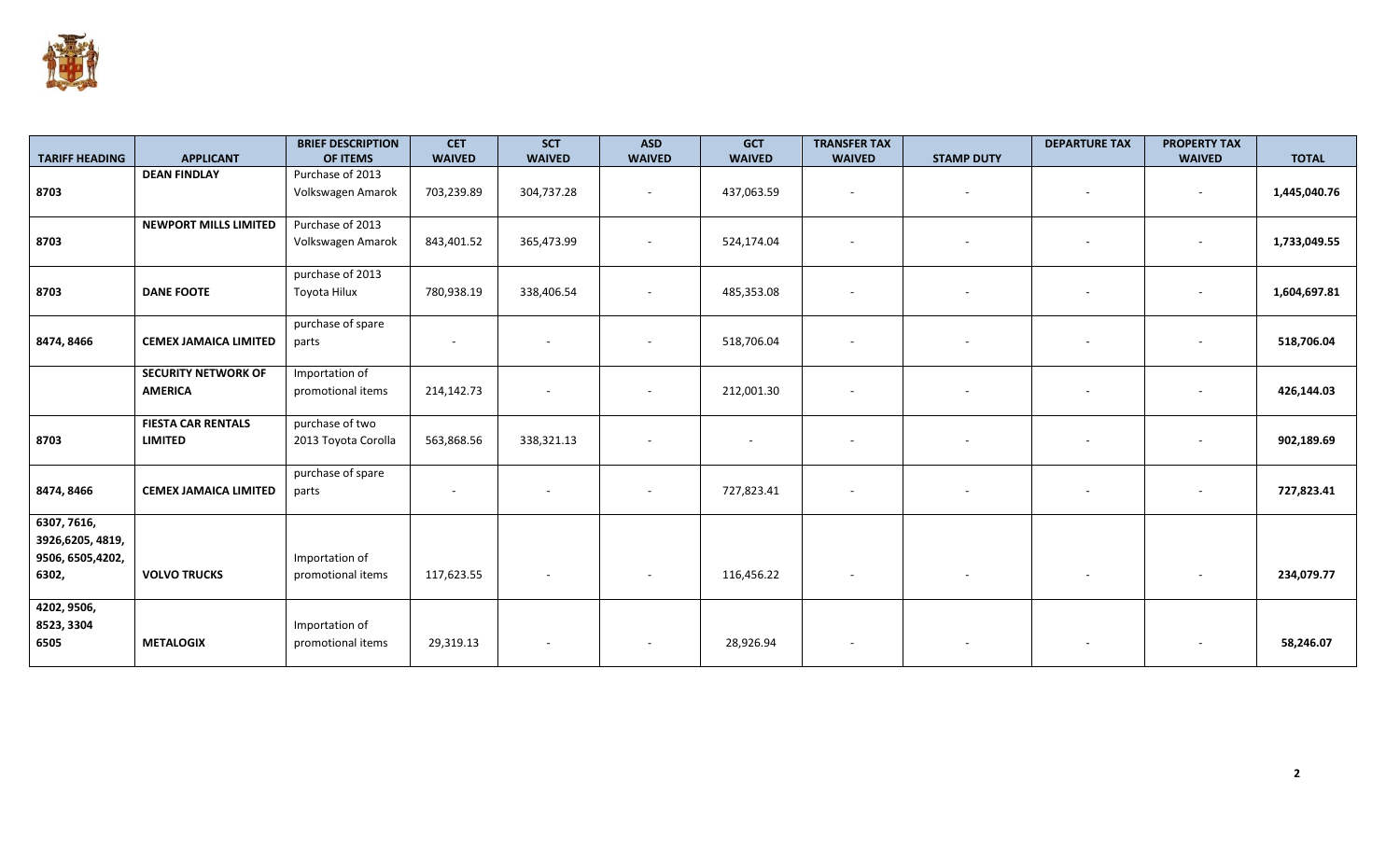

|                                      |                            | <b>BRIEF DESCRIPTION</b> | <b>CET</b>    | <b>SCT</b>    | <b>ASD</b>               | <b>GCT</b>    | <b>TRANSFER TAX</b>      |                          | <b>DEPARTURE TAX</b> | <b>PROPERTY TAX</b>      |              |
|--------------------------------------|----------------------------|--------------------------|---------------|---------------|--------------------------|---------------|--------------------------|--------------------------|----------------------|--------------------------|--------------|
| <b>TARIFF HEADING</b><br>3304, 3307, | <b>APPLICANT</b>           | OF ITEMS                 | <b>WAIVED</b> | <b>WAIVED</b> | <b>WAIVED</b>            | <b>WAIVED</b> | <b>WAIVED</b>            | <b>STAMP DUTY</b>        |                      | <b>WAIVED</b>            | <b>TOTAL</b> |
| 3401, 3305,                          |                            |                          |               |               |                          |               |                          |                          |                      |                          |              |
| 6302, 8518,                          |                            |                          |               |               |                          |               |                          |                          |                      |                          |              |
| 4202, 6913,                          | HILTI (CANADA)             | Importation of           |               |               |                          |               |                          |                          |                      |                          |              |
| 7013                                 | <b>CORPORATION</b>         | promotional items        | 86,495.16     |               |                          | 85,630.21     |                          | $\sim$                   | $\sim$               | $\sim$                   | 172,125.37   |
|                                      |                            |                          |               |               |                          |               |                          |                          |                      |                          |              |
|                                      |                            | Importation of           |               |               |                          |               |                          |                          |                      |                          |              |
| 6302                                 | <b>VOLVO</b>               | promotional items        | 138,068.00    |               | $\sim$                   | 136,687.32    | $\sim$                   | $\sim$                   |                      | $\overline{\phantom{a}}$ | 274,755.32   |
|                                      |                            |                          |               |               |                          |               |                          |                          |                      |                          |              |
|                                      | <b>CARIBBEAN</b>           |                          |               |               |                          |               |                          |                          |                      |                          |              |
|                                      | <b>EXAMINATIONS</b>        | hotel                    |               |               |                          |               |                          |                          |                      |                          |              |
| N/A                                  | <b>COUNCIL</b>             | accommodation            |               |               | $\overline{\phantom{a}}$ | 136,687.32    | $\overline{\phantom{a}}$ | $\overline{\phantom{a}}$ |                      |                          | 136,687.32   |
|                                      |                            |                          |               |               |                          |               |                          |                          |                      |                          |              |
|                                      | <b>J WRAY &amp; NEPHEW</b> | purchase of 2 2012       |               |               |                          |               |                          |                          |                      |                          |              |
|                                      | LIMITED/APPLETON           | Ranger XLT 'L' and       |               |               |                          |               |                          |                          |                      |                          |              |
|                                      | <b>DIVISION</b>            | 1 2012 Ranger XLT        |               |               |                          |               |                          |                          |                      |                          |              |
| 8703                                 |                            | pick-up                  | 438,610.67    | 482,471.74    |                          | 803,315.44    | $\sim$                   | $\sim$                   |                      | $\overline{\phantom{a}}$ | 1,724,397.85 |
|                                      |                            |                          |               |               |                          |               |                          |                          |                      |                          |              |
|                                      | <b>CLIFTON GRANDISON</b>   | purchase of 2013         |               |               |                          |               |                          |                          |                      |                          |              |
| 8703                                 |                            | Ford Ranger XLT          | 231,757.00    | 254,932.70    |                          | 424,462.94    | $\sim$                   | $\overline{\phantom{a}}$ |                      |                          | 911,152.64   |
|                                      | <b>DAVID I. VERNON</b>     | purchase of 1 2013       |               |               |                          |               |                          |                          |                      |                          |              |
| 8703                                 |                            | Isuzu D-Max              | 160,671.70    | 176,738.87    |                          | 294,270.22    |                          | $\sim$                   |                      |                          | 631,680.79   |
|                                      |                            |                          |               |               |                          |               |                          |                          |                      |                          |              |
|                                      | <b>ANDREW M. MCFARLANE</b> | purchase of 2012         |               |               |                          |               |                          |                          |                      |                          |              |
|                                      |                            | Volkswagen               |               |               |                          |               |                          |                          |                      |                          |              |
| 8703                                 |                            | Amarok - Highline        | 251,471.13    | 276,618.25    |                          | 460,569.38    |                          |                          |                      |                          | 988,658.76   |
|                                      |                            |                          |               |               |                          |               |                          |                          |                      |                          |              |
|                                      | DAN O'RIELLY/GOODWILL      | purchase of 2013         |               |               |                          |               |                          |                          |                      |                          |              |
| 8703                                 | <b>FARMS LIMITED</b>       | Toyota Hilux             | 288,986.18    | 317,884.80    |                          | 529,278.19    |                          |                          |                      | $\overline{\phantom{a}}$ | 1,136,149.17 |
|                                      |                            |                          |               |               |                          |               |                          |                          |                      |                          |              |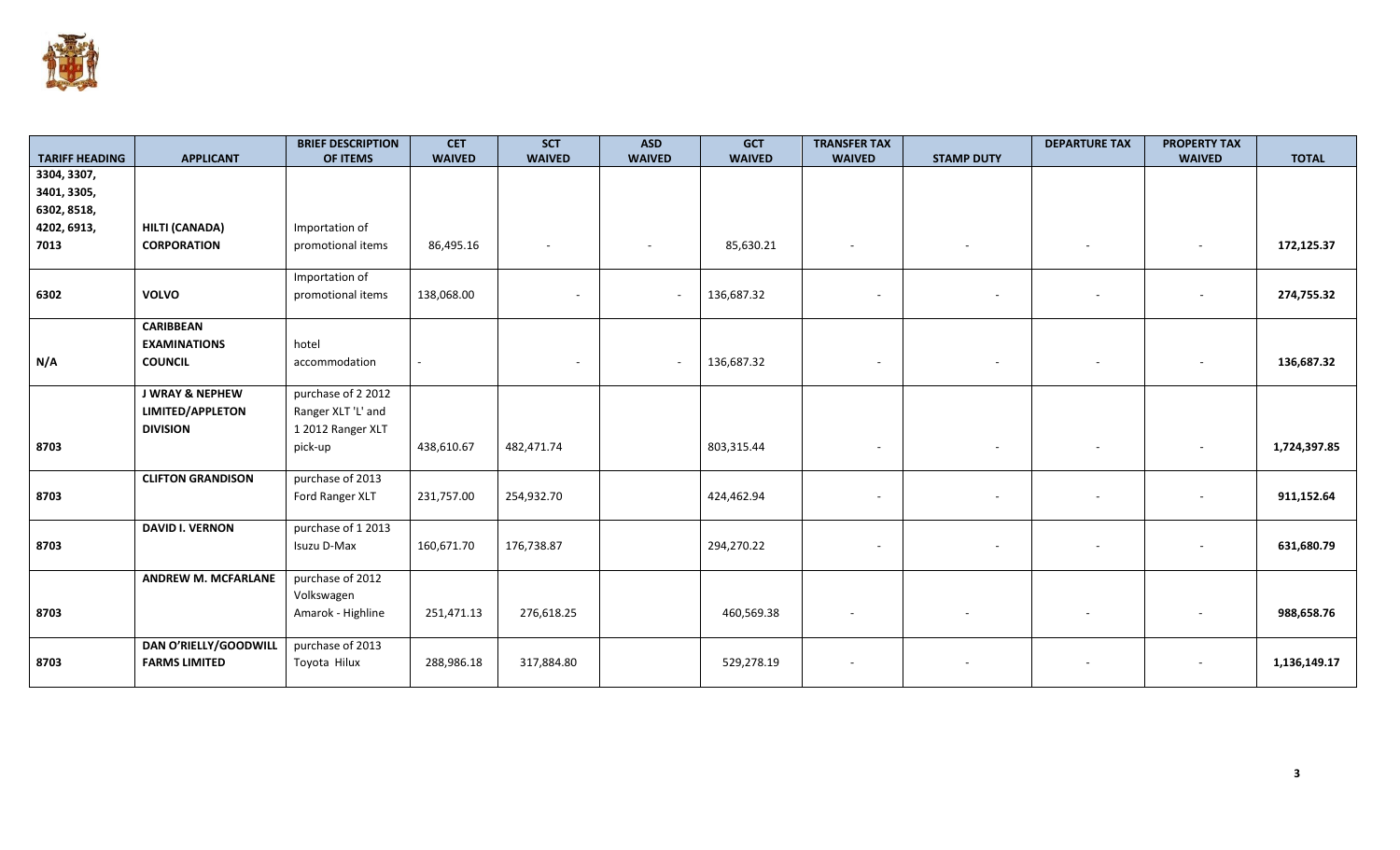

|                       |                         | <b>BRIEF DESCRIPTION</b><br>OF ITEMS | <b>CET</b>               | <b>SCT</b><br><b>WAIVED</b> | <b>ASD</b>    | <b>GCT</b>               | <b>TRANSFER TAX</b> |                          | <b>DEPARTURE TAX</b>     | <b>PROPERTY TAX</b> |              |
|-----------------------|-------------------------|--------------------------------------|--------------------------|-----------------------------|---------------|--------------------------|---------------------|--------------------------|--------------------------|---------------------|--------------|
| <b>TARIFF HEADING</b> | <b>APPLICANT</b>        |                                      | <b>WAIVED</b>            |                             | <b>WAIVED</b> | <b>WAIVED</b>            | <b>WAIVED</b>       | <b>STAMP DUTY</b>        |                          | <b>WAIVED</b>       | <b>TOTAL</b> |
| N/A                   | <b>WARREN ANDRESON</b>  | penalty on property<br>purchase      |                          | $\sim$                      |               | $\overline{\phantom{a}}$ | 47,270.00           | $\overline{\phantom{a}}$ | $\overline{a}$           |                     | 47,270.00    |
| N/A                   | <b>ALISCHA SIMPSON</b>  | penalty on property<br>purchase      | $\overline{\phantom{a}}$ |                             |               | $\overline{\phantom{a}}$ | 105,020.00          |                          |                          |                     | 105,020.00   |
| N/A                   | <b>KENTY CHAMBERS</b>   | penalty on property<br>purchase      | $\sim$                   |                             |               | $\overline{\phantom{a}}$ | 37,770.00           |                          |                          |                     | 37,770.00    |
| N/A                   | <b>REGINALD DOUGLAS</b> | penalty on property<br>purchase      | $\sim$                   | $\sim$                      |               | $\overline{\phantom{a}}$ | 80,020.00           |                          | $\overline{\phantom{a}}$ |                     | 80,020.00    |
| N/A                   | <b>JAVAN WRIGHT</b>     | penalty on property<br>purchase      | $\sim$                   |                             |               |                          | 26,270.00           |                          |                          |                     | 26,270.00    |
| N/A                   | <b>JOYCE LAUGHMAN</b>   | penalty on property<br>purchase      | $\sim$                   |                             |               |                          | 5,570.00            |                          |                          |                     | 5,570.00     |
| N/A                   | <b>WINSOME WILLIAMS</b> | penalty on property<br>purchase      | $\sim$                   | $\sim$                      |               | $\overline{\phantom{a}}$ | 52,020.00           |                          |                          |                     | 52,020.00    |
| N/A                   | <b>ROBERT LYNCH</b>     | penalty on property<br>purchase      | $\sim$                   |                             |               |                          | 152,220.00          |                          |                          |                     | 152,220.00   |
| N/A                   | <b>UCAL RANGLIN</b>     | penalty on property<br>purchase      | $\sim$                   | $\overline{\phantom{a}}$    |               |                          | 26,270.00           |                          |                          |                     | 26,270.00    |
| N/A                   | <b>JUNIOR BROWN</b>     | penalty on property<br>purchase      | $\sim$                   | $\sim$                      |               | $\overline{\phantom{a}}$ | 26,270.00           |                          | $\overline{\phantom{a}}$ |                     | 26,270.00    |
| N/A                   | <b>JANEPHAR JONES</b>   | penalty on property<br>purchase      | $\sim$                   | $\sim$                      |               | $\overline{\phantom{a}}$ | 87,520.00           |                          | $\overline{\phantom{a}}$ |                     | 87,520.00    |
| N/A                   | <b>VELMORE LAWSON</b>   | penalty on property<br>purchase      | $\sim$                   |                             |               | $\sim$                   | 34,270.00           |                          |                          |                     | 34,270.00    |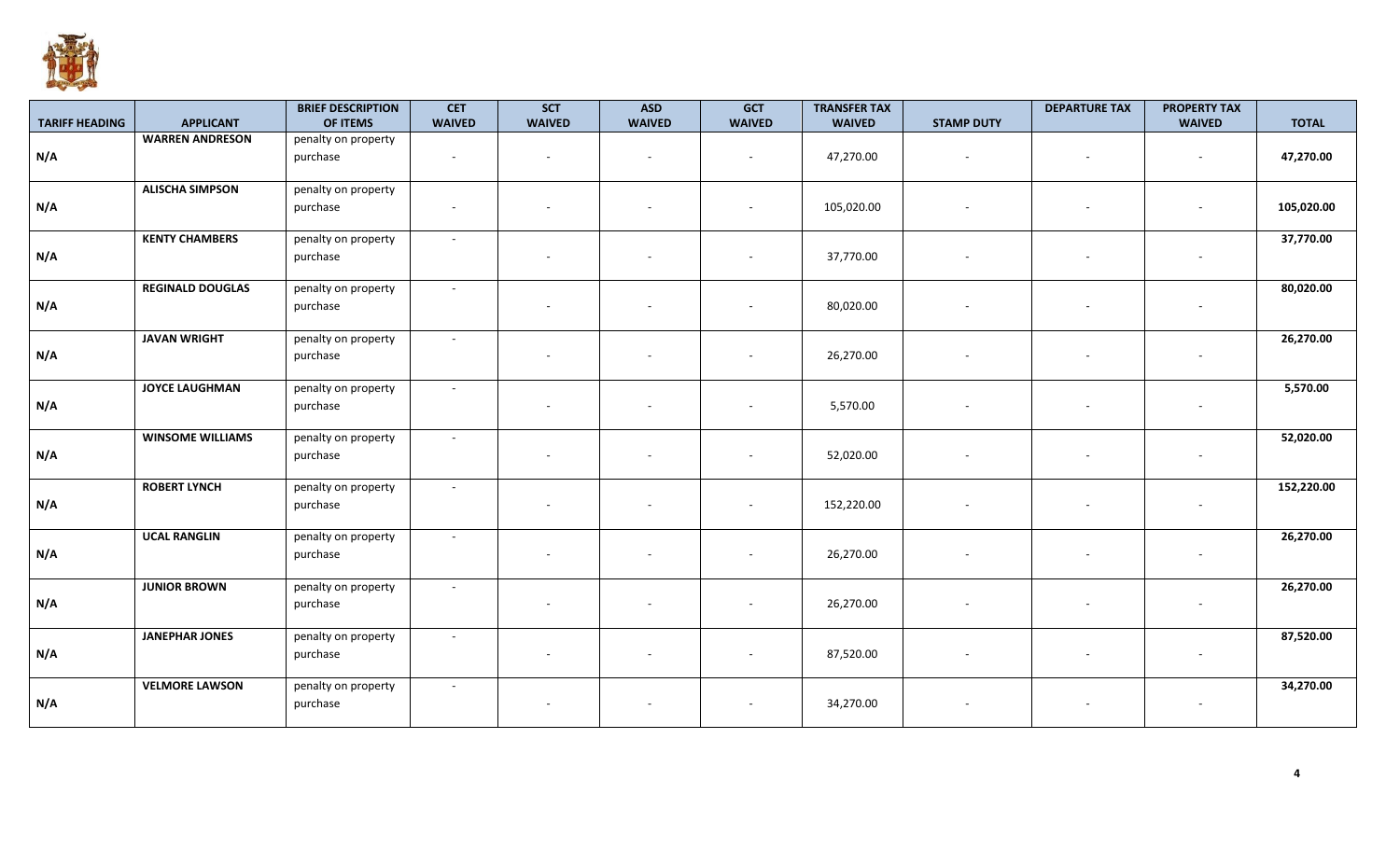

|                       |                              | <b>BRIEF DESCRIPTION</b> | <b>CET</b>               | <b>SCT</b>    | <b>ASD</b>               | <b>GCT</b>               | <b>TRANSFER TAX</b> |                          | <b>DEPARTURE TAX</b>     | <b>PROPERTY TAX</b>      |               |
|-----------------------|------------------------------|--------------------------|--------------------------|---------------|--------------------------|--------------------------|---------------------|--------------------------|--------------------------|--------------------------|---------------|
| <b>TARIFF HEADING</b> | <b>APPLICANT</b>             | OF ITEMS                 | <b>WAIVED</b>            | <b>WAIVED</b> | <b>WAIVED</b>            | <b>WAIVED</b>            | <b>WAIVED</b>       | <b>STAMP DUTY</b>        |                          | <b>WAIVED</b>            | <b>TOTAL</b>  |
|                       | <b>DOUGLAS JOHNSON</b>       | penalty on property      | $\sim$                   |               |                          |                          |                     |                          |                          |                          | 63,020.00     |
| N/A                   |                              | purchase                 |                          |               | $\overline{\phantom{a}}$ | $\sim$                   | 63,020.00           | $\overline{\phantom{a}}$ |                          | $\overline{\phantom{a}}$ |               |
|                       |                              |                          |                          |               |                          |                          |                     |                          |                          |                          |               |
|                       | <b>WINSTON MURDOCK</b>       | penalty on property      | $\overline{\phantom{a}}$ |               |                          |                          |                     |                          |                          |                          | 52,520.00     |
| N/A                   |                              | purchase                 |                          |               | $\overline{\phantom{a}}$ | $\sim$                   | 52,520.00           | $\overline{\phantom{a}}$ |                          | $\overline{\phantom{a}}$ |               |
|                       |                              |                          |                          |               |                          |                          |                     |                          |                          |                          |               |
|                       | <b>NOREENE CAMPBELL REID</b> | penalty on property      | $\overline{\phantom{a}}$ |               |                          |                          |                     |                          |                          |                          | 41,020.00     |
| N/A                   |                              | purchase                 |                          |               | $\overline{\phantom{a}}$ | $\sim$                   | 41,020.00           | $\sim$                   | $\overline{\phantom{a}}$ | $\sim$                   |               |
|                       |                              |                          |                          |               |                          |                          |                     |                          |                          |                          |               |
|                       | <b>WESLEY SEATON</b>         | penalty on property      | $\overline{\phantom{a}}$ |               |                          |                          |                     |                          |                          |                          | 31,920.00     |
| N/A                   |                              | purchase                 |                          |               |                          | $\overline{\phantom{0}}$ | 31,920.00           | $\overline{\phantom{a}}$ |                          | $\sim$                   |               |
|                       |                              |                          |                          |               |                          |                          |                     |                          |                          |                          |               |
|                       | <b>KENNETH REYNOLDS</b>      | penalty on property      | $\overline{\phantom{a}}$ |               |                          |                          |                     |                          |                          |                          | 105,020.00    |
| N/A                   |                              | purchase                 |                          |               | $\overline{\phantom{a}}$ | $\sim$                   | 105,020.00          | $\overline{\phantom{a}}$ | $\overline{\phantom{a}}$ | $\sim$                   |               |
|                       |                              |                          |                          |               |                          |                          |                     |                          |                          |                          |               |
|                       | <b>PATRICK ALLEN</b>         | penalty on property      | $\sim$                   |               |                          |                          |                     |                          |                          |                          | 18,920.00     |
| N/A                   |                              | purchase                 |                          |               |                          | $\overline{\phantom{0}}$ | 18,920.00           |                          |                          | $\sim$                   |               |
|                       |                              |                          |                          |               |                          |                          |                     |                          |                          |                          |               |
| <b>TOTAL</b>          |                              |                          | 9,362,958.33             | 4,246,354.50  | $\overline{\phantom{a}}$ | 9,290,919.79             | 992,910.00          | $\sim$                   | $\overline{\phantom{0}}$ | $\sim$                   | 23,893,142.62 |
|                       |                              |                          |                          |               |                          |                          |                     |                          |                          |                          |               |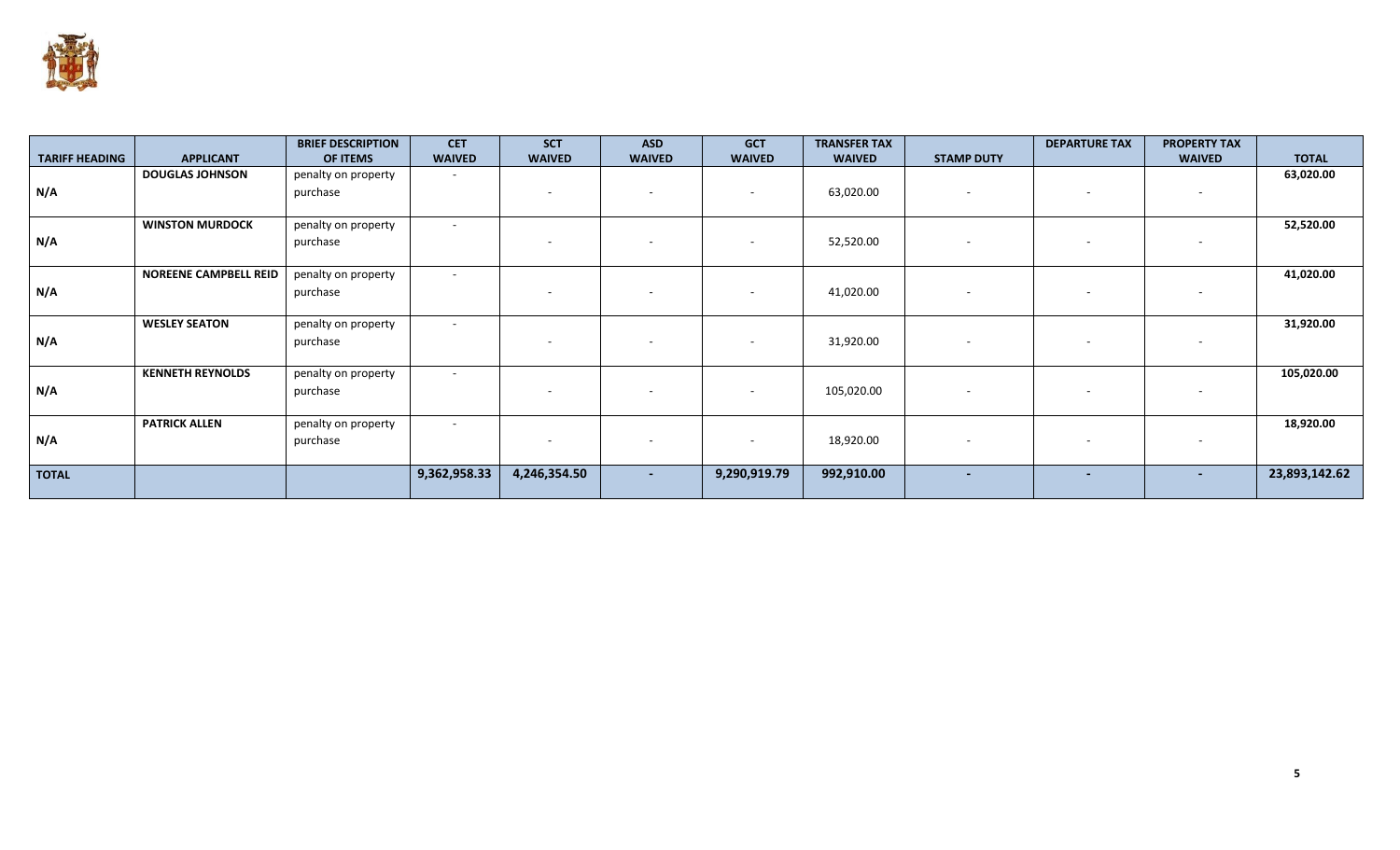

#### **Charitable Waivers Approved for the period March 1 – March 31, 2013.**

| <b>TARIFF HEADING</b> | <b>APPLICANT</b>              | <b>BRIEF DESCRIPTION</b><br>OF ITEMS | <b>CET</b><br><b>WAIVED</b> | <b>SCT</b><br><b>WAIVED</b> | <b>ASD</b><br><b>WAIVED</b> | <b>GCT</b><br><b>WAIVED</b> | <b>TRANSFER TAX</b><br><b>WAIVED</b> | <b>STAMP DUTY</b> | <b>DEPARTURE TAX</b>     | <b>PROPERTY TAX</b><br><b>WAIVED</b> | <b>TOTAL</b> |
|-----------------------|-------------------------------|--------------------------------------|-----------------------------|-----------------------------|-----------------------------|-----------------------------|--------------------------------------|-------------------|--------------------------|--------------------------------------|--------------|
|                       |                               | shipment of practice                 |                             |                             |                             |                             |                                      |                   |                          |                                      |              |
|                       | <b>BREDS THE TREASURE</b>     | nets and cricket                     |                             |                             |                             |                             |                                      |                   |                          |                                      |              |
| 9506                  | <b>BEACH FOUNDATION</b>       | covers                               | 172,120.80                  | $\sim$                      | $\sim$                      | 170,399.59                  | $\overline{\phantom{a}}$             | $\sim$            | $\sim$                   | $\overline{\phantom{a}}$             | 342,520.39   |
|                       |                               |                                      |                             |                             |                             |                             |                                      |                   |                          |                                      |              |
|                       | THE JAMAICA COUNCIL           |                                      |                             |                             |                             |                             |                                      |                   |                          |                                      |              |
|                       | <b>FOR PERSONS WITH</b>       |                                      |                             |                             |                             |                             |                                      |                   |                          |                                      |              |
|                       | DISABILITIES/MRS.             | one 2007 Toyota                      |                             |                             |                             |                             |                                      |                   |                          |                                      |              |
| 8703                  | YOLANDA BAILEY                | Alphard motor car                    | 347,148.00                  | 451,292.40                  | $\sim$                      | 322,674.07                  |                                      | $\sim$            |                          |                                      | 1,121,114.47 |
|                       |                               |                                      |                             |                             |                             |                             |                                      |                   |                          |                                      |              |
|                       |                               | one powered<br>wheelchair for Mr.    |                             |                             |                             |                             |                                      |                   |                          |                                      |              |
|                       |                               | Lamar Grant and two                  |                             |                             |                             |                             |                                      |                   |                          |                                      |              |
|                       |                               | barrels containing                   |                             |                             |                             |                             |                                      |                   |                          |                                      |              |
| 8713, 9898            | <b>ONE LOVE 4 KIDS (OL4K)</b> | foodstuff etc                        | 96,430.00                   |                             |                             | 95,465.70                   |                                      |                   | $\sim$                   |                                      | 191,895.70   |
|                       |                               |                                      |                             | $\sim$                      | $\overline{\phantom{a}}$    |                             | $\overline{\phantom{a}}$             | $\sim$            |                          | $\sim$                               |              |
|                       | <b>SINGLE MOTHERS IN</b>      | shipment of office                   |                             |                             |                             |                             |                                      |                   |                          |                                      |              |
|                       | <b>PROGRESS</b>               | furniture, clothing etc              | 134,798.00                  |                             |                             | 133,153.02                  | $\overline{\phantom{a}}$             | $\sim$            | $\overline{\phantom{a}}$ |                                      | 267,951.02   |
|                       |                               |                                      |                             |                             |                             |                             |                                      |                   |                          |                                      |              |
|                       | <b>DIABETES ASSOCIATION</b>   | testing and<br>A1C                   |                             |                             |                             |                             |                                      |                   |                          |                                      |              |
| 3822                  | <b>OF JAMAICA</b>             | checking cartridges                  | $\sim$                      | $\sim$                      | $\overline{\phantom{a}}$    | 147,419.42                  | $\overline{\phantom{a}}$             | $\sim$            | $\overline{\phantom{0}}$ | $\sim$                               | 147,419.42   |
|                       |                               |                                      |                             |                             |                             |                             |                                      |                   |                          |                                      |              |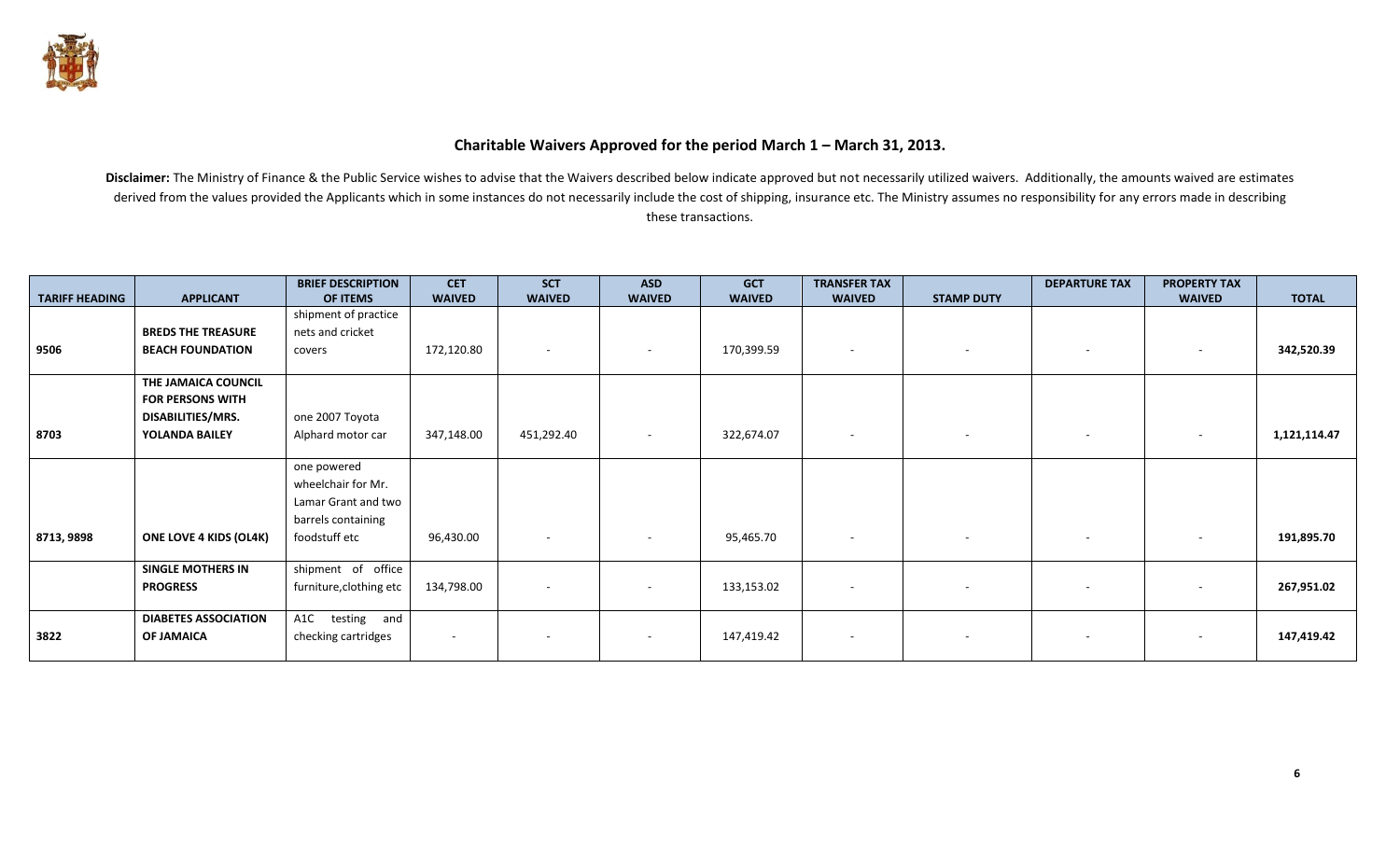

| <b>TARIFF HEADING</b> | <b>APPLICANT</b>              | <b>BRIEF DESCRIPTION</b><br>OF ITEMS | <b>CET</b><br><b>WAIVED</b> | <b>SCT</b><br><b>WAIVED</b> | <b>ASD</b><br><b>WAIVED</b> | <b>GCT</b><br><b>WAIVED</b> | <b>TRANSFER TAX</b><br><b>WAIVED</b> | <b>STAMP DUTY</b> | <b>DEPARTURE TAX</b> | <b>PROPERTY TAX</b><br><b>WAIVED</b> | <b>TOTAL</b> |
|-----------------------|-------------------------------|--------------------------------------|-----------------------------|-----------------------------|-----------------------------|-----------------------------|--------------------------------------|-------------------|----------------------|--------------------------------------|--------------|
|                       |                               | construction of                      |                             |                             |                             |                             |                                      |                   |                      |                                      |              |
|                       |                               | homes for Mr. Jimmy                  |                             |                             |                             |                             |                                      |                   |                      |                                      |              |
|                       | <b>TEAMS FOR MEDICAL</b>      | Bariff and Ms Janet                  |                             |                             |                             |                             |                                      |                   |                      |                                      |              |
| N/A                   | <b>MISSIONS</b>               | Livermore's family                   |                             |                             | $\sim$                      | 71,879.60                   | $\sim$                               | $\sim$            |                      | $\sim$                               | 71,879.60    |
|                       |                               |                                      |                             |                             |                             |                             |                                      |                   |                      |                                      |              |
|                       |                               | one barrel                           |                             |                             |                             |                             |                                      |                   |                      |                                      |              |
|                       |                               | containing clothing                  |                             |                             |                             |                             |                                      |                   |                      |                                      |              |
|                       |                               | and other items for                  |                             |                             |                             |                             |                                      |                   |                      |                                      |              |
|                       |                               | the Strathmore                       |                             |                             |                             |                             |                                      |                   |                      |                                      |              |
|                       | <b>MYC FOR CHILD</b>          | Gardens Child Care                   |                             |                             |                             |                             |                                      |                   |                      |                                      |              |
| 9898                  | <b>DEVELOPMENT AGENCY</b>     | Facility                             | 13,449.80                   |                             | $\sim$                      | 13,315.30                   | $\sim$                               |                   | $\sim$               | $\sim$                               | 26,765.10    |
|                       |                               |                                      |                             |                             |                             |                             |                                      |                   |                      |                                      |              |
|                       | <b>EAST JAMAICA</b>           |                                      |                             |                             |                             |                             |                                      |                   |                      |                                      |              |
|                       | <b>CONFERENCE OF</b>          |                                      |                             |                             |                             |                             |                                      |                   |                      |                                      |              |
|                       | <b>SEVENTH-DAY</b>            |                                      |                             |                             |                             |                             |                                      |                   |                      |                                      |              |
|                       | <b>ADVENTISTS FOR MR</b>      |                                      |                             |                             |                             |                             |                                      |                   |                      |                                      |              |
| 8703                  | <b>SAMUEL LEWIS</b>           | 2013 Toyota Rav 4                    | 423,649.08                  | 508,378.90                  | $\sim$                      | 503,295.11                  |                                      |                   |                      | $\sim$                               | 1,435,323.09 |
|                       |                               |                                      |                             |                             |                             |                             |                                      |                   |                      |                                      |              |
|                       | <b>SOS CHILDREN'S VILLAGE</b> |                                      |                             |                             |                             |                             |                                      |                   |                      |                                      |              |
|                       | <b>OF JAMAICA</b>             | playground                           |                             |                             |                             |                             |                                      |                   |                      |                                      |              |
| 4016, 8467            | <b>FOUNDATION</b>             | equipment                            | 347,670.51                  |                             |                             | 344,193.80                  |                                      |                   |                      |                                      | 691,864.31   |
|                       |                               | items for stray and                  |                             |                             |                             |                             |                                      |                   |                      |                                      |              |
| 9603                  | THE ANIMAL HOUSE              | abandoned animals                    | 53,827.19                   |                             |                             | 53,288.92                   |                                      |                   |                      |                                      | 107,116.11   |
|                       |                               |                                      |                             |                             |                             |                             |                                      |                   |                      |                                      |              |
|                       | <b>CANADIAN</b>               |                                      |                             |                             |                             |                             |                                      |                   |                      |                                      |              |
|                       | <b>INTERNATIONAL LIFE</b>     | 4 barrels and 1 box                  |                             |                             |                             |                             |                                      |                   |                      |                                      |              |
|                       | <b>OUTREACH ARM</b>           | containing clothing,                 |                             |                             |                             |                             |                                      |                   |                      |                                      |              |
| 9898                  | (CILOAM)                      | shoes                                | 9,604.00                    |                             | $\overline{\phantom{a}}$    | 9,507.96                    |                                      |                   |                      | $\sim$                               | 19,111.96    |
|                       |                               |                                      |                             |                             |                             |                             |                                      |                   |                      |                                      |              |
|                       | <b>JAMAICA CANCER</b>         | Mastectomy                           |                             |                             |                             |                             |                                      |                   |                      |                                      |              |
| 6212                  | <b>SOCIETY</b>                | products                             | 304,081.81                  |                             |                             | 301,040.99                  |                                      |                   |                      |                                      | 605,122.80   |
|                       |                               |                                      |                             |                             |                             |                             |                                      |                   |                      |                                      |              |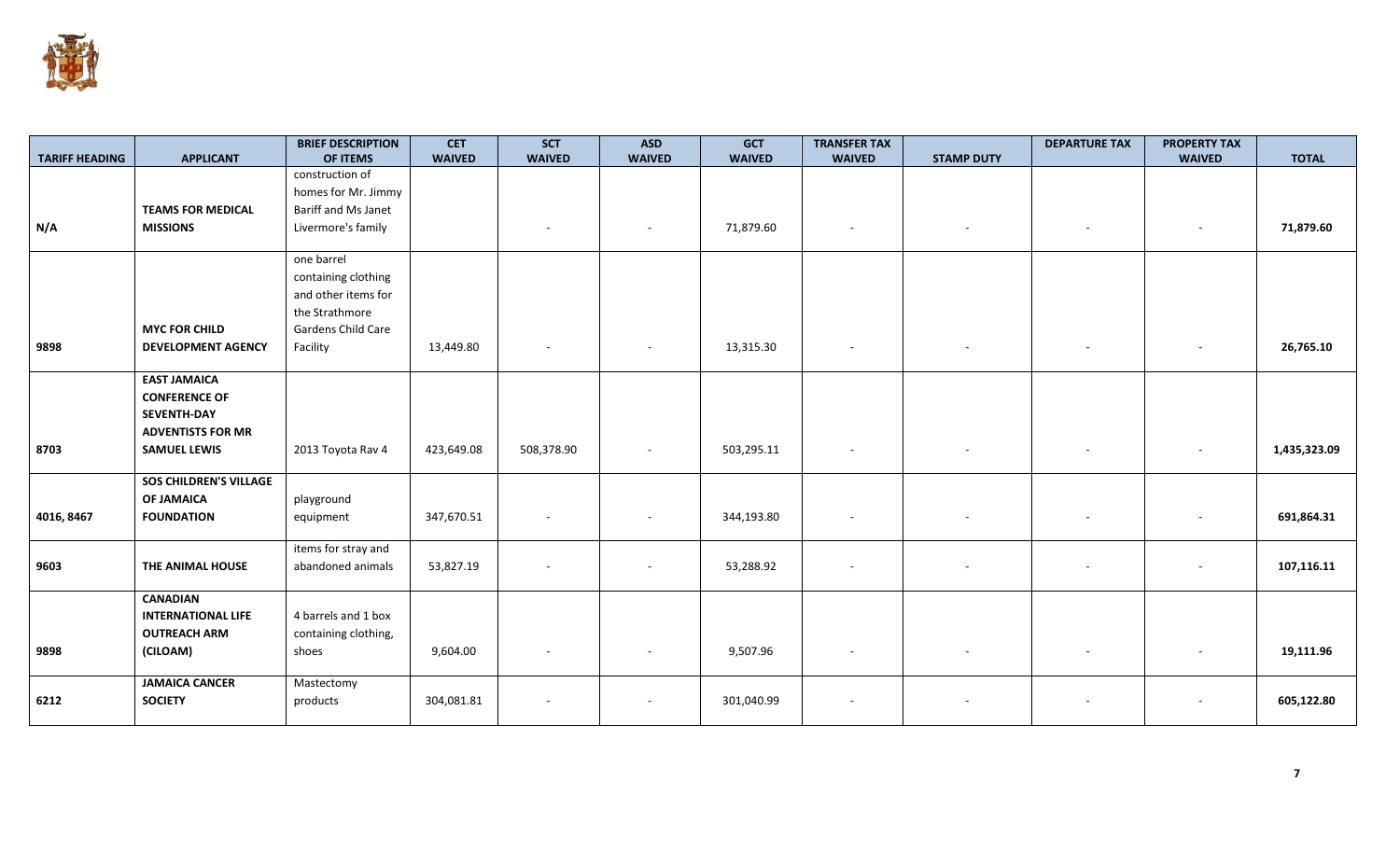

|                       |                              | <b>BRIEF DESCRIPTION</b> | <b>CET</b>    | <b>SCT</b>               | <b>ASD</b>               | <b>GCT</b>    | <b>TRANSFER TAX</b> |                          | <b>DEPARTURE</b>         | <b>PROPERTY TAX</b>      |              |
|-----------------------|------------------------------|--------------------------|---------------|--------------------------|--------------------------|---------------|---------------------|--------------------------|--------------------------|--------------------------|--------------|
| <b>TARIFF HEADING</b> | <b>APPLICANT</b>             | OF ITEMS                 | <b>WAIVED</b> | <b>WAIVED</b>            | <b>WAIVED</b>            | <b>WAIVED</b> | <b>WAIVED</b>       | <b>STAMP DUTY</b>        | <b>TAX</b>               | <b>WAIVED</b>            | <b>TOTAL</b> |
|                       | <b>VICTORS' GOSPEL</b>       |                          |               |                          |                          |               |                     |                          |                          |                          |              |
|                       | <b>MINISTRIES</b>            | school supplies,         |               |                          |                          |               |                     |                          |                          |                          |              |
| 6203                  | <b>INTERNATIONAL</b>         | toiletries, clothing     | 156,304.00    |                          |                          | 154,740.96    |                     | $\overline{a}$           | $\overline{\phantom{a}}$ | $\sim$                   | 311,044.96   |
|                       |                              |                          |               |                          |                          |               |                     |                          |                          |                          |              |
|                       |                              | 12 boxes of clothing,    |               |                          |                          |               |                     |                          |                          |                          |              |
| 9898                  | <b>JOY MCKENZIE</b>          | toys and others          | 29,409.00     |                          |                          | 29,114.91     |                     |                          |                          |                          | 58,523.91    |
|                       |                              |                          |               |                          |                          |               |                     |                          |                          |                          |              |
|                       | <b>INTERNATIONAL BIBLE</b>   |                          |               |                          |                          |               |                     |                          |                          |                          |              |
|                       | <b>WAY CHURCH OF JESUS</b>   |                          |               |                          |                          |               |                     |                          |                          |                          |              |
| 9401, 7100            | <b>CHRIST, INC</b>           | 298 used chairs          | 169,020.72    | $\overline{\phantom{a}}$ | $\sim$                   | 167,330.51    |                     | $\sim$                   | $\sim$                   | $\sim$                   | 336,351.23   |
|                       |                              |                          |               |                          |                          |               |                     |                          |                          |                          |              |
|                       | <b>CORNERSTONE MINISRIES</b> |                          |               |                          |                          |               |                     |                          |                          |                          |              |
|                       | <b>CHRISTIAN CENTERED</b>    |                          |               |                          |                          |               |                     |                          |                          |                          |              |
|                       | <b>VOCATIONAL TRAINING</b>   | filing cabinet, manila   |               |                          |                          |               |                     |                          |                          |                          |              |
| 8440                  | <b>SCHOOL</b>                | folders etc              | 27,441.69     | $\sim$                   | $\sim$                   | 27,167.28     |                     | $\overline{\phantom{a}}$ | $\overline{\phantom{a}}$ | $\overline{\phantom{a}}$ | 54,608.97    |
|                       |                              |                          |               |                          |                          |               |                     |                          |                          |                          |              |
|                       | <b>FAITH FELLOWSHIP</b>      |                          |               |                          |                          |               |                     |                          |                          |                          |              |
|                       | <b>MISSIONARY CHURCH OF</b>  | clothing, tents,         |               |                          |                          |               |                     |                          |                          |                          |              |
| 9898                  | <b>GOD</b>                   | chairs, mixers           | 253,673.60    |                          |                          | 251,136.86    |                     |                          |                          |                          | 504,810.46   |
|                       |                              |                          |               |                          |                          |               |                     |                          |                          |                          |              |
|                       | HOPE ZOO                     |                          |               |                          |                          |               |                     |                          |                          |                          |              |
|                       | <b>PRESERVATION</b>          |                          |               |                          |                          |               |                     |                          |                          |                          |              |
| 1061190               | <b>FOUNDATION LIMITED</b>    | Three Zebras             | 587,834.48    |                          |                          | 339,474.60    |                     |                          |                          |                          | 927,309.08   |
|                       |                              |                          |               |                          |                          |               |                     |                          |                          |                          |              |
|                       | <b>RAPHA DIALYSIS</b>        | dialysis supplies from   |               |                          |                          |               |                     |                          |                          |                          |              |
|                       | <b>CENTRE/CURTIS YEATES</b>  | Rockwell Medical         | 187,417.45    |                          | $\overline{\phantom{a}}$ | 340,162.67    |                     | $\overline{\phantom{a}}$ | $\overline{\phantom{a}}$ | $\overline{\phantom{a}}$ | 527,580.12   |
|                       |                              |                          |               |                          |                          |               |                     |                          |                          |                          |              |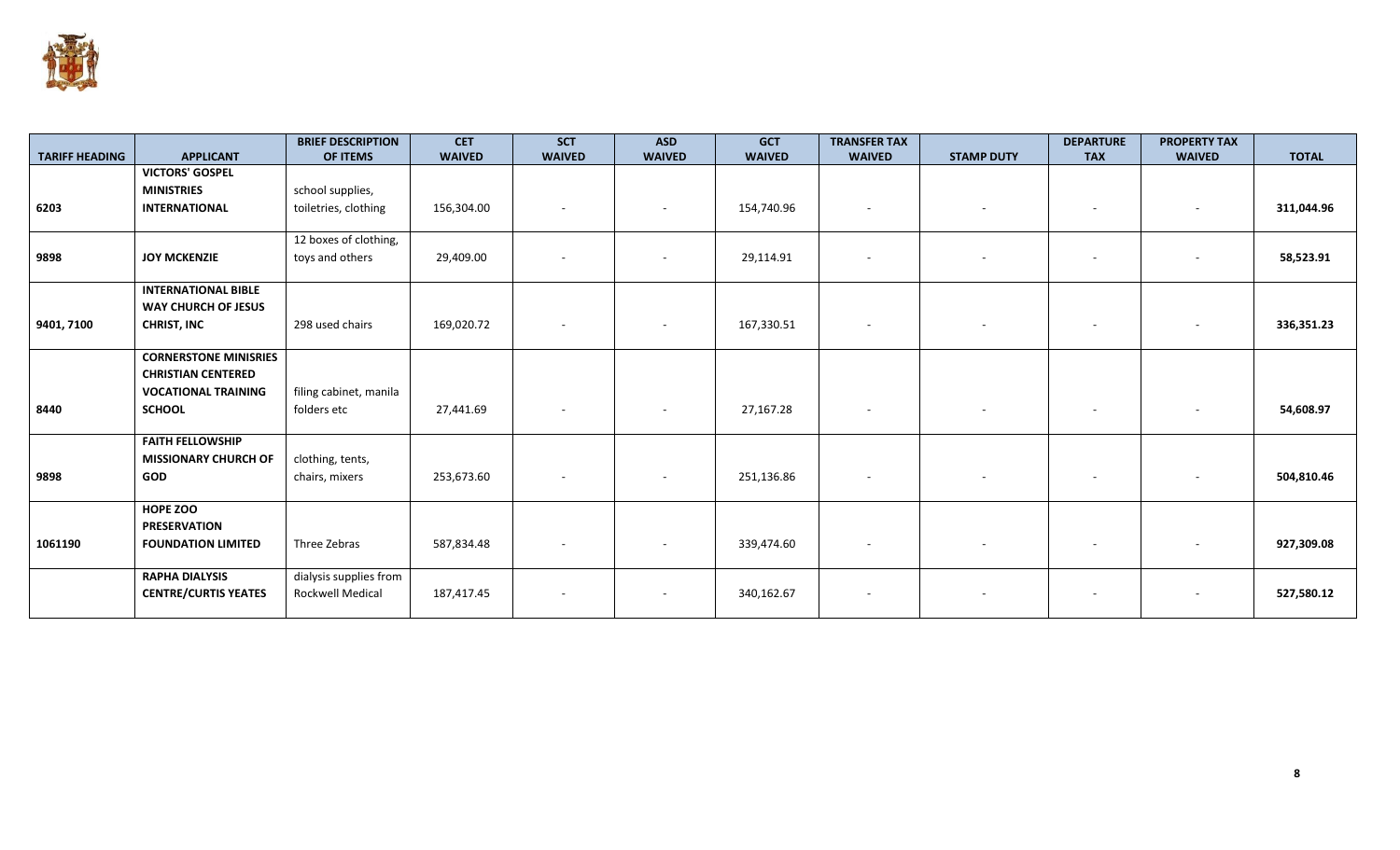

|                       |                   | <b>BRIEF DESCRIPTION</b> | <b>CET</b>     | <b>SCT</b>               | <b>ASD</b>               | <b>GCT</b>     | <b>TRANSFER TAX</b>      |                          | <b>DEPARTURE</b> | <b>PROPERTY TAX</b> |                |
|-----------------------|-------------------|--------------------------|----------------|--------------------------|--------------------------|----------------|--------------------------|--------------------------|------------------|---------------------|----------------|
| <b>TARIFF HEADING</b> | <b>APPLICANT</b>  | OF ITEMS                 | <b>WAIVED</b>  | <b>WAIVED</b>            | <b>WAIVED</b>            | <b>WAIVED</b>  | <b>WAIVED</b>            | <b>STAMP DUTY</b>        | <b>TAX</b>       | <b>WAIVED</b>       | <b>TOTAL</b>   |
|                       |                   | importation of           |                |                          |                          |                |                          |                          |                  |                     |                |
|                       |                   | hardware materials,      |                |                          |                          |                |                          |                          |                  |                     |                |
|                       |                   | food, furniture,         |                |                          |                          |                |                          |                          |                  |                     |                |
|                       |                   | pharmaceuticals,         |                |                          |                          |                |                          |                          |                  |                     |                |
|                       |                   | medical supplies,        |                |                          |                          |                |                          |                          |                  |                     |                |
|                       |                   | blankets, etc;           |                |                          |                          |                |                          |                          |                  |                     |                |
|                       |                   | importation of           |                |                          |                          |                |                          |                          |                  |                     |                |
|                       |                   | furniture, hospital      |                |                          |                          |                |                          |                          |                  |                     |                |
|                       |                   | supplies, books, etc.;   |                |                          |                          |                |                          |                          |                  |                     |                |
|                       |                   | importation of           |                |                          |                          |                |                          |                          |                  |                     |                |
|                       |                   | medical supplies,        |                |                          |                          |                |                          |                          |                  |                     |                |
|                       |                   | clothing, furniture,     |                |                          |                          |                |                          |                          |                  |                     |                |
|                       | Food for the Poor | food etc                 | 156,572,974.35 | $\overline{\phantom{0}}$ | $\overline{\phantom{0}}$ | 192,930,362.64 | $\overline{\phantom{0}}$ | $\overline{\phantom{a}}$ |                  |                     | 349,503,336.99 |
|                       |                   |                          |                |                          |                          |                |                          |                          |                  |                     |                |
|                       |                   |                          |                |                          |                          |                |                          |                          |                  |                     |                |
| <b>TOTAL</b>          |                   |                          | 159,886,854.48 | 959,671.30               | ٠                        | 196,405,123.91 | $\overline{\phantom{a}}$ | $\blacksquare$           | $\blacksquare$   |                     | 357,251,649.69 |
|                       |                   |                          |                |                          |                          |                |                          |                          |                  |                     |                |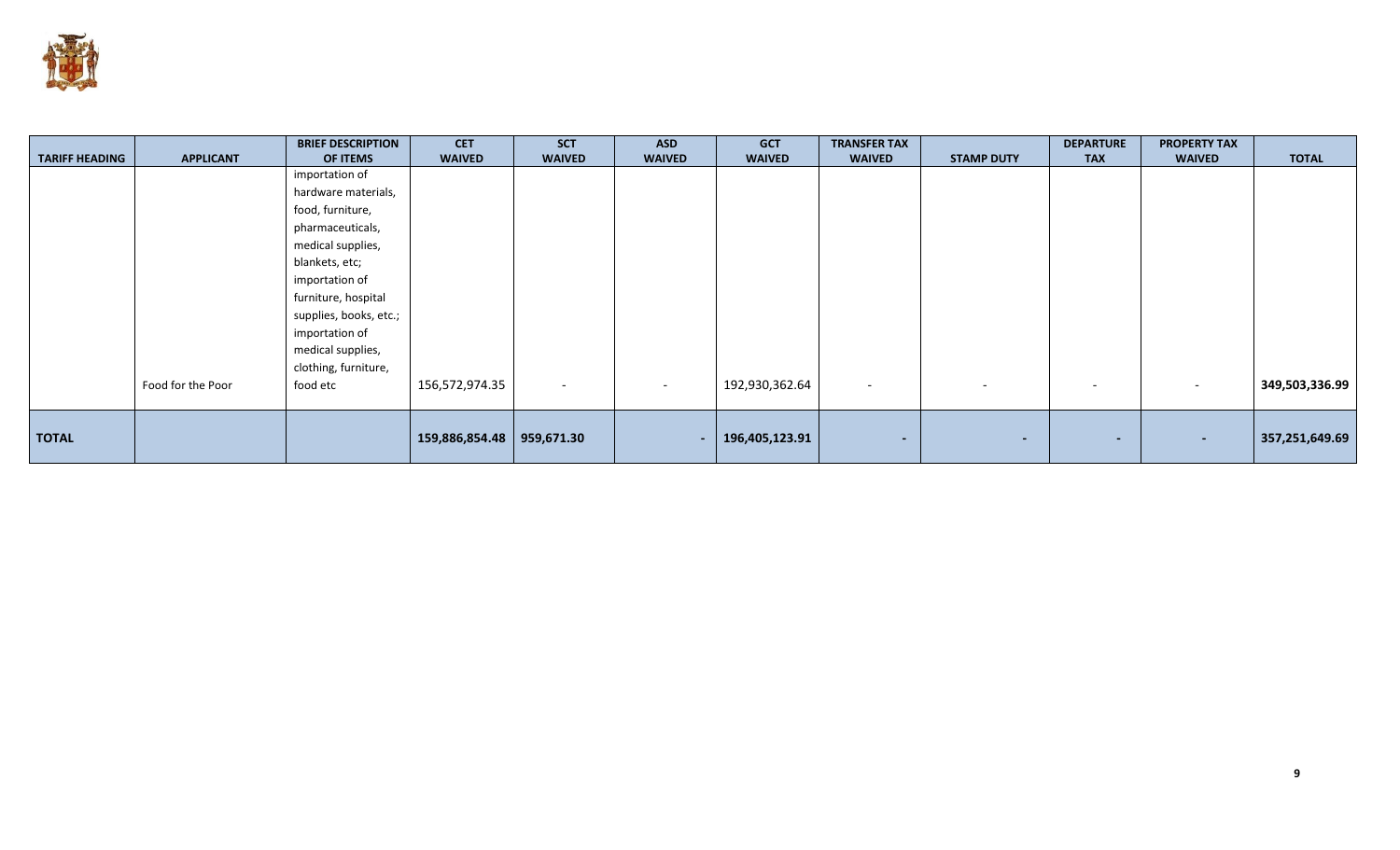

## **De Minimis Waivers Approved for the period March 1 – March 31, 2013.**

|                       |                            | <b>BRIEF DESCRIPTION</b> | <b>CET</b>               | <b>SCT</b>               | <b>ASD</b>    | <b>GCT</b>    | <b>TRANSFER TAX</b>      |                          | <b>DEPARTURE</b>         | <b>PROPERTY TAX</b>      |              |
|-----------------------|----------------------------|--------------------------|--------------------------|--------------------------|---------------|---------------|--------------------------|--------------------------|--------------------------|--------------------------|--------------|
| <b>TARIFF HEADING</b> | <b>APPLICANT</b>           | OF ITEMS                 | <b>WAIVED</b>            | <b>WAIVED</b>            | <b>WAIVED</b> | <b>WAIVED</b> | <b>WAIVED</b>            | <b>STAMP DUTY</b>        | <b>TAX</b>               | <b>WAIVED</b>            | <b>TOTAL</b> |
|                       | <b>JAMAICA FOOTBALL</b>    | importation of           |                          |                          |               |               |                          |                          |                          |                          |              |
| 4911                  | <b>FEDERATION</b>          | tickets                  | 227,119.48               | $\overline{\phantom{a}}$ | $\sim$        | 224,848.28    | $\overline{\phantom{a}}$ | $\overline{\phantom{a}}$ | $\overline{\phantom{a}}$ | $\sim$                   | 451,967.76   |
|                       |                            |                          |                          |                          |               |               |                          |                          |                          |                          |              |
|                       |                            | importation of           |                          |                          |               |               |                          |                          |                          |                          |              |
|                       | <b>CHERRYL GORDON</b>      | personnel effects        | 404,827.36               |                          |               | 400,779.08    |                          |                          |                          |                          | 805,606.44   |
|                       |                            |                          |                          |                          |               |               |                          |                          |                          |                          |              |
| n/a                   | <b>DELMENA GORDON</b>      | property tax             | $\sim$                   | $\sim$                   | $\sim$        | $\sim$        | $\sim$                   | $\sim$                   | $\sim$                   | 5,150.00                 | 5,150.00     |
|                       |                            |                          |                          |                          |               |               |                          |                          |                          |                          |              |
| n/a                   | <b>AUTHUR REID</b>         | property tax             | $\sim$                   | $\sim$                   | $\sim$        | $\sim$        | $\sim$                   | $\sim$                   | $\overline{\phantom{a}}$ | 41,544.00                | 41,544.00    |
|                       |                            |                          |                          |                          |               |               |                          |                          |                          |                          |              |
|                       |                            | importation of 2010      |                          |                          |               |               |                          |                          |                          |                          |              |
| 8704                  | <b>ELEASIA CHARLES</b>     | Nissan Altima            | $\overline{\phantom{a}}$ | 141,513.78               | $\sim$        |               |                          |                          |                          | $\sim$                   | 141,513.78   |
|                       |                            |                          |                          |                          |               |               |                          |                          |                          |                          |              |
|                       | <b>CARIBBEAN</b>           | importation of fish      |                          |                          |               |               |                          |                          |                          |                          |              |
| 2309                  | <b>AQUACULTURE LIMITED</b> | and shrimp feed          | 243,418.81               |                          |               | 307,924.80    | $\sim$                   | $\overline{\phantom{a}}$ | $\overline{a}$           | $\overline{\phantom{a}}$ | 551,343.61   |
|                       |                            |                          |                          |                          |               |               |                          |                          |                          |                          |              |
|                       |                            | purchase of              |                          |                          |               |               |                          |                          |                          |                          |              |
| 8436                  | <b>COLLIN WRIGHT</b>       | Schermer Stunner         | 44,225.15                |                          |               | 43,782.90     |                          |                          | $\overline{\phantom{a}}$ | $\sim$                   | 88,008.05    |
|                       |                            |                          |                          |                          |               |               |                          |                          |                          |                          |              |
|                       | <b>CARIB STAR SHIPPING</b> |                          |                          |                          |               |               |                          |                          |                          |                          |              |
|                       | <b>LIMITED</b>             | importation of seals     | 137,387.87               | $\overline{\phantom{a}}$ |               | 181,365.73    |                          |                          |                          | $\overline{\phantom{a}}$ | 318,753.60   |
|                       |                            |                          |                          |                          |               |               |                          |                          |                          |                          |              |
|                       |                            | re-transfer of           |                          |                          |               |               |                          |                          |                          |                          |              |
| n/a                   | <b>HOWARD DENNIS ET AL</b> | property                 |                          |                          |               |               | 400,000.00               |                          | $\overline{a}$           | $\overline{\phantom{a}}$ | 400,000.00   |
|                       |                            |                          |                          |                          |               |               |                          |                          |                          |                          |              |
|                       |                            | re-transfer of           |                          |                          |               |               |                          |                          |                          |                          |              |
| n/a                   | <b>EVAN FERGUSON</b>       | property                 | ٠                        |                          | $\sim$        |               | 800,000.00               | $\overline{\phantom{a}}$ | $\sim$                   | $\sim$                   | 800,000.00   |
|                       |                            |                          |                          |                          |               |               |                          |                          |                          |                          |              |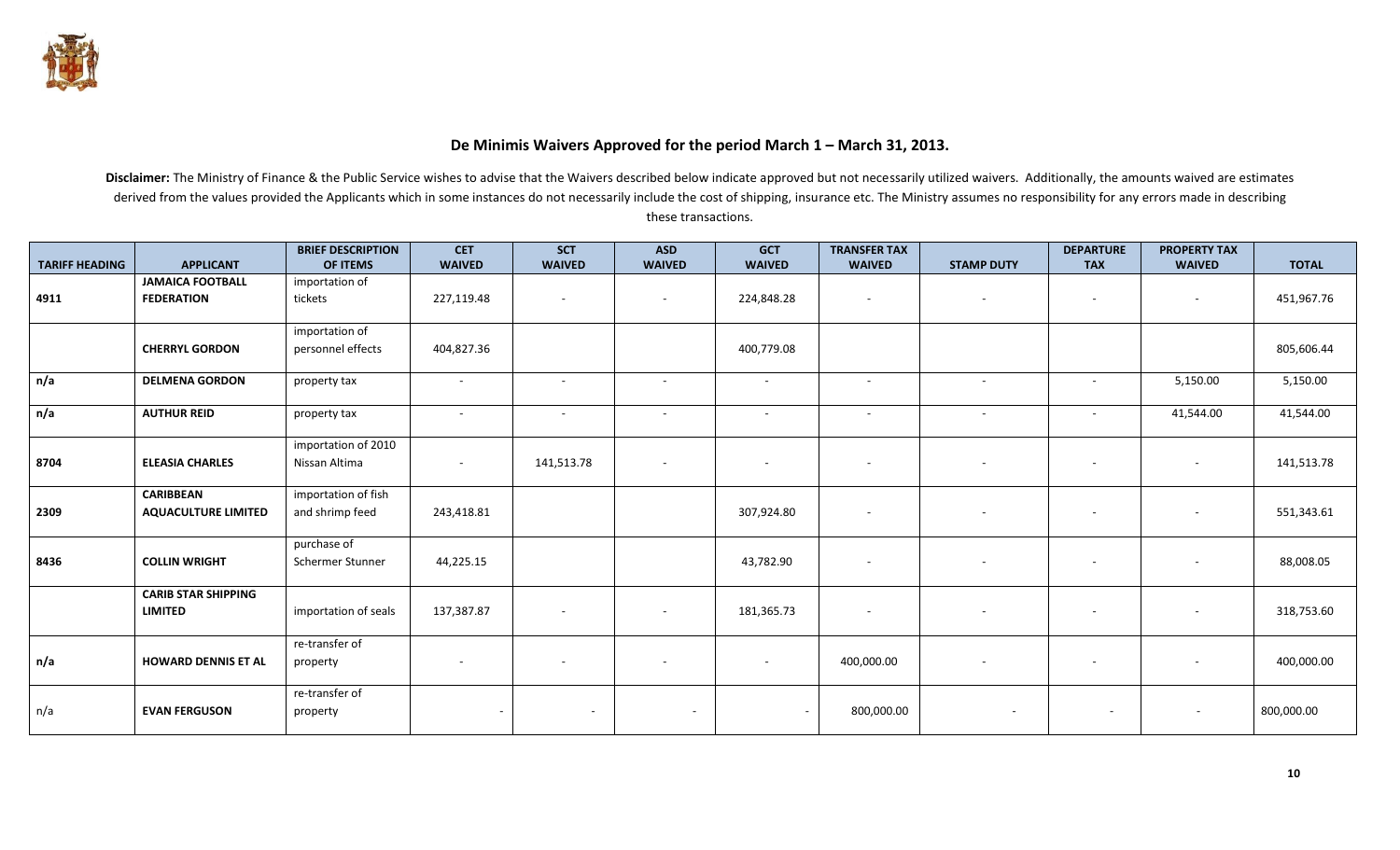

## **Non Cap Waivers Approved for the period March 1 – March 31, 2013.**

|                       |                         | <b>BRIEF DESCRIPTION</b> | <b>CET</b>               | <b>SCT</b>     | <b>ASD</b>               | <b>TRANSFER TAX</b>      | <b>GCT</b>    | <b>DEPARTURE</b><br><b>TAX</b> | <b>PROPERTY TAX</b> |              |
|-----------------------|-------------------------|--------------------------|--------------------------|----------------|--------------------------|--------------------------|---------------|--------------------------------|---------------------|--------------|
| <b>TARIFF HEADING</b> | <b>APPLICANT</b>        | OF ITEMS                 | <b>WAIVED</b>            | <b>WAIVED</b>  | <b>WAIVED</b>            | <b>WAIVED</b>            | <b>WAIVED</b> | <b>WAIVED</b>                  | <b>WAIVED</b>       | <b>TOTAL</b> |
|                       |                         | transfer of five 2013    |                          |                |                          |                          |               |                                |                     |              |
|                       |                         | Toyota Coraolla,         |                          |                |                          |                          |               |                                |                     |              |
|                       | <b>JAMAICA</b>          | three 2013 Toyota        |                          |                |                          |                          |               |                                |                     |              |
|                       | <b>CONSTABULARY</b>     | Rav4 and two 2013        |                          |                |                          |                          |               |                                |                     |              |
| 8704                  | <b>FORCE</b>            | Mitsubishi L200          | 4,272,702.95             | 5,127,243.54   |                          | 4,370,975.11             | $\sim$        | $\overline{\phantom{0}}$       | $\sim$              |              |
|                       | <b>JAMAICA BAUXITE</b>  | importation of           |                          |                |                          |                          |               |                                |                     |              |
| N/A                   | <b>INSTITUTE</b>        | equipment                | $\overline{\phantom{a}}$ |                |                          | 24,117,321.24            | $\sim$        |                                |                     |              |
|                       | <b>MINISTRY OF</b>      |                          |                          |                |                          |                          |               |                                |                     |              |
|                       | <b>TRANSPORT, WORKS</b> | re-transfer of           |                          |                |                          |                          |               |                                |                     |              |
| N/A                   | <b>AND HOUSING</b>      | property                 |                          | $\overline{a}$ |                          | $\overline{\phantom{a}}$ | 424,000.00    |                                |                     |              |
|                       | <b>TRANSPORT</b>        | importation of           |                          |                |                          |                          |               |                                |                     |              |
| 4911                  | <b>AUTHORITY</b>        | laminating material      | 149,292.84               | $\overline{a}$ |                          | 147,799.91               | $\sim$        |                                |                     |              |
|                       | <b>JAMAICA URBAN</b>    | importation of thirty-   |                          |                |                          |                          |               |                                |                     |              |
| 8702                  | <b>TRANSIT COMPANY</b>  | five buses               | 114,342,795.00           | $\overline{a}$ |                          |                          |               |                                |                     |              |
|                       | <b>MINISTRY OF</b>      |                          |                          |                |                          |                          |               |                                |                     |              |
|                       | <b>TRANSPORT, WORKS</b> | re-transfer of           |                          |                |                          |                          |               |                                |                     |              |
| N/A                   | <b>AND HOUSING</b>      | property                 | $\overline{\phantom{a}}$ | $\sim$         | $\overline{\phantom{a}}$ | $\sim$                   | 120,000.00    | $\sim$                         | $\sim$              | $\sim$       |
|                       |                         |                          |                          |                |                          |                          |               |                                |                     |              |
| <b>TOTAL</b>          |                         |                          | 118,764,790.79           | 5,127,243.54   | ٠                        | 28,636,096.26            | 544,000.00    |                                |                     |              |